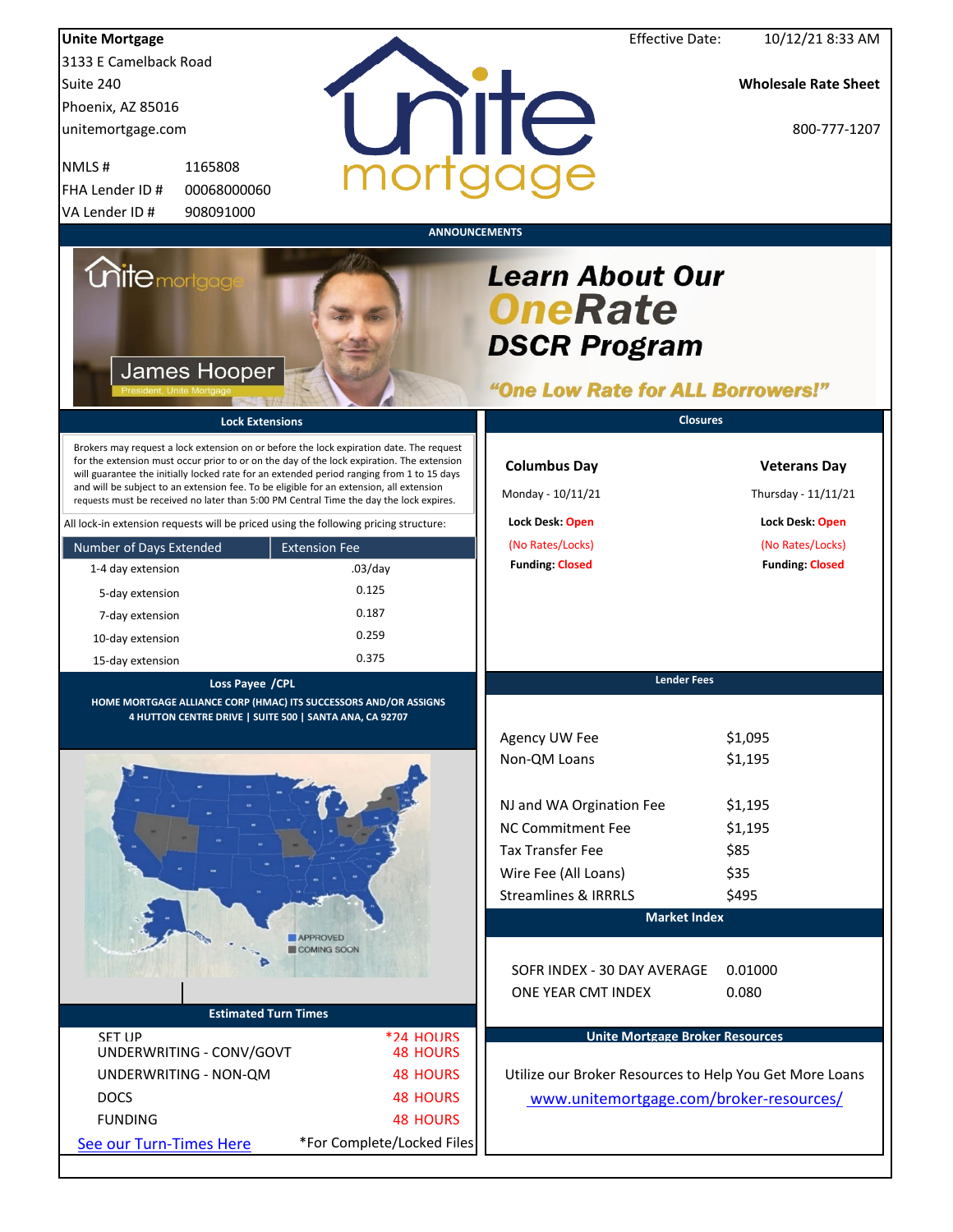

**Lock Desk**

[locks@unitemtg.com](mailto:locks@unitemtg.com)

File Update: 12-Oct-2021

Lock Hours: 9:00 A.M. - 3:00 P.M. PST

Effective Date: 12-Oct-2021

## **EZY ONE RATE**

Price Change Effective: 9:00 AM PST

# **RATE 30YR FIX HIGHLIGHTS**

| <b>Credit</b>      | $720+$                        |  |  |  |
|--------------------|-------------------------------|--|--|--|
| <b>Product</b>     | 30 yr fixed Full Amortization |  |  |  |
| <b>Loan Amount</b> | 200,001-1.5MM                 |  |  |  |
| <b>DSCR</b>        | $+1.100$                      |  |  |  |
|                    | Purchase 70%                  |  |  |  |
| <b>Purpose</b>     | Rate-Term 70%                 |  |  |  |
|                    | Cash-Out 65%                  |  |  |  |
| Occupancy          | Non Owner Occupied            |  |  |  |
| <b>ACH</b>         | Required                      |  |  |  |
| <b>PPP</b>         | 5 Years                       |  |  |  |
| <b>Reserves</b>    | 12 Month PITIA                |  |  |  |
| <b>Escrows</b>     | Required                      |  |  |  |

### **No Hits for LLPAs !!!**

## **EZY PRIME PLUS**

|             | <b>30 DAY PRICING</b> |                 |
|-------------|-----------------------|-----------------|
| <b>RATE</b> | <b>5/6 ARM</b>        | <b>30YR FIX</b> |
| 5.875       | 104.6250              | 104.3750        |
| 5.750       | 104.3750              | 104.1250        |
| 5.625       | 104.1250              | 103.8750        |
| 5.500       | 103.8750              | 103.6250        |
| 5.375       | 103.6250              | 103.3750        |
| 5.250       | 103.3750              | 103.1250        |
| 5.125       | 103.1250              | 102.8750        |
| 5.000       | 102.8750              | 102.6250        |
| 4.875       | 102.6250              | 102.3750        |
| 4.750       | 102.2500              | 102.0000        |
| 4.625       | 101.8750              | 101.6250        |
| 4.500       | 101.5000              | 101.2500        |
| 4.375       | 101.1250              | 100.8750        |
| 4.250       | 100.6250              | 100.3750        |
| 4.125       | 100.1250              | 99.8750         |
| 4.000       | 99.6250               | 99.3750         |
| 3.875       | 99.1250               | 98.8750         |
| 3.750       | 98.6250               | 98.3750         |

| <b>MAX PRICING</b> (Lower of Price or Premium) |          |
|------------------------------------------------|----------|
| No Prepay - Hard                               | 100.5000 |
| 1yr Prepay - Hard                              | 100.7500 |
| 2yr Prepay - Hard                              | 101.0000 |
| 3yr Prepay - Hard                              | 101.2500 |
| 4yr Prepay - Hard                              | 101.5000 |
| 5yr Prepay - Hard                              | 101.7500 |

| <b>ARM MARGIN</b> |             |  |  |  |  |  |  |  |
|-------------------|-------------|--|--|--|--|--|--|--|
| 5.000             | <b>SOFR</b> |  |  |  |  |  |  |  |
|                   |             |  |  |  |  |  |  |  |

| <b>LOCK FEES</b>        |         |  |  |  |  |  |  |  |
|-------------------------|---------|--|--|--|--|--|--|--|
| Relock Fee:             | .250    |  |  |  |  |  |  |  |
| Extension Fee Per Diem: | .030    |  |  |  |  |  |  |  |
| <b>Extension Max:</b>   | 15 Days |  |  |  |  |  |  |  |

| <b>RATE</b><br>5.875<br>5.750<br>5.625<br>5.500<br>5.375<br>5.250 | <b>5/6 ARM</b><br>104.6250<br>104.3750<br>104.1250<br>103.8750 | <b>30YR FIX</b><br>104.3750<br>104.1250        | <b>Documentation</b>            |                      |         |                   |          | <b>LTV</b> |          |          |
|-------------------------------------------------------------------|----------------------------------------------------------------|------------------------------------------------|---------------------------------|----------------------|---------|-------------------|----------|------------|----------|----------|
|                                                                   |                                                                |                                                |                                 |                      |         |                   |          |            |          |          |
|                                                                   |                                                                |                                                |                                 | <b>Credit Score</b>  |         | 00.01-50 50.01-55 | 55.01-60 | 60.01-65   | 65.01-70 | 70.01-75 |
|                                                                   |                                                                |                                                |                                 | $\geq 780$           | (0.250) | (0.375)           | (0.500)  | (0.625)    | (0.875)  | (1.125)  |
|                                                                   |                                                                | 103.8750                                       |                                 | 760 - 779            | (0.375) | (0.375)           | (0.625)  | (0.875)    | (1.000)  | (1.375)  |
|                                                                   |                                                                | 103.6250                                       |                                 | 740 - 759            | (0.375) | (0.500)           | (0.750)  | (1.000)    | (1.250)  | (1.625)  |
|                                                                   | 103.6250                                                       | 103.3750                                       | <b>DSCR</b>                     | 720 - 739            | (0.500) | (0.625)           | (0.875)  | (1.125)    | (1.500)  | (2.000)  |
|                                                                   | 103.3750                                                       | 103.1250                                       |                                 | 700 - 719            | (0.625) | (0.750)           | (1.000)  | (1.375)    | (1.875)  | #N/A     |
| 5.125                                                             | 103.1250                                                       | 102.8750                                       |                                 | 680 - 699            | (0.875) | (1.000)           | (1.250)  | (1.750)    | #N/A     | #N/A     |
| 5.000                                                             | 102.8750                                                       | 102.6250                                       |                                 | $660 - 679$          | (1.375) | (1.500)           | (1.625)  | (2.250)    | #N/A     | #N/A     |
| 4.875                                                             | 102.6250                                                       | 102.3750                                       |                                 | 5/6 40yr ARM SOFR    | (0.250) | (0.250)           | (0.250)  | (0.250)    | (0.250)  | (0.250)  |
| 4.750                                                             | 102.2500                                                       | 102.0000                                       | Product                         | 40yr Fixed           | (0.250) | (0.250)           | (0.250)  | (0.250)    | (0.250)  | (0.250)  |
| 4.625                                                             | 101.8750                                                       | 101.6250                                       |                                 | Interest-Only        | (0.250) | (0.250)           | (0.375)  | (0.500)    | (0.625)  | (0.750)  |
| 4.500                                                             | 101.5000                                                       | 101.2500                                       |                                 | 150,000-200k         | (0.500) | (0.500)           | (0.500)  | (0.500)    | (0.500)  | (0.750)  |
| 4.375                                                             | 101.1250                                                       | 100.8750                                       |                                 | 200,001-300k         | 0.000   | 0.000             | 0.000    | 0.000      | (0.250)  | (0.250)  |
| 4.250                                                             | 100.6250                                                       | 100.3750                                       |                                 | 300,001-1.0m         | 0.000   | 0.000             | 0.000    | 0.000      | 0.000    | 0.000    |
| 4.125                                                             | 100.1250                                                       | 99.8750                                        | <b>Loan Amount</b>              | 1,000,001-1.5m       | (0.250) | (0.250)           | (0.250)  | (0.250)    | (0.250)  | (0.250)  |
| 4.000                                                             | 99.6250                                                        | 99.3750                                        |                                 | 1,500,001-2.0m       | (0.500) | (0.500)           | (0.500)  | $\#N/A$    | #N/A     | #N/A     |
| 3.875                                                             | 99.1250                                                        | 98.8750                                        |                                 | 2,000,001-2.5m       | (0.750) | (0.750)           | (0.750)  | $\#N/A$    | $\#N/A$  | $\#N/A$  |
| 3.750                                                             | 98.6250                                                        | 98.3750                                        |                                 | 2,500,001-3.0m       | (0.750) | (0.750)           | (0.750)  | $\#N/A$    | #N/A     | #N/A     |
|                                                                   |                                                                |                                                |                                 | $DSCR \geq 1.5$      | 0.250   | 0.250             | 0.250    | 0.250      | 0.250    | 0.250    |
|                                                                   |                                                                | <b>MAX PRICING (Lower of Price or Premium)</b> | <b>DSCR</b>                     | DSCR 1.25-1.49       | 0.250   | 0.250             | 0.250    | 0.250      | 0.250    | 0.250    |
| No Prepay - Hard                                                  |                                                                | 100.5000                                       |                                 | DSCR 1.10-1.24       | 0.000   | 0.000             | 0.000    | 0.000      | 0.000    | 0.000    |
| 1yr Prepay - Hard                                                 |                                                                | 100.7500                                       | <b>Purpose</b>                  | Cash-Out             | (0.250) | (0.375)           | (0.375)  | (0.375)    | $\#N/A$  | #N/A     |
| 2yr Prepay - Hard                                                 |                                                                | 101.0000                                       |                                 | Condo-Warrantable    | (0.250) | (0.250)           | (0.250)  | (0.250)    | (0.500)  | (0.500)  |
| 3yr Prepay - Hard                                                 |                                                                | 101.2500                                       | <b>Property Type</b>            | Condo-NonWarrantable | (0.500) | (0.500)           | (0.500)  | (0.500)    | #N/A     | #N/A     |
| 4yr Prepay - Hard                                                 |                                                                | 101.5000                                       |                                 | 2-4 Unit             | (0.250) | (0.250)           | (0.250)  | (0.250)    | $\#N/A$  | #N/A     |
| 5yr Prepay - Hard                                                 |                                                                | 101.7500                                       | <b>Credit / Housing History</b> | 1x30x12              | (0.750) | (0.750)           | (0.750)  | (0.750)    | (0.750)  | (0.750)  |
|                                                                   |                                                                |                                                | <b>Other Miscellaneous</b>      | <b>ACH</b>           | 0.125   | 0.125             | 0.125    | 0.125      | 0.125    | 0.125    |
|                                                                   | <b>ARM MARGIN</b>                                              |                                                |                                 | No Escrows (No HPML) | (0.150) | (0.150)           | (0.150)  | (0.150)    | (0.150)  | (0.150)  |
| 5.000                                                             |                                                                | SOFR                                           |                                 | No Prepay            | (1.500) | (1.500)           | (1.500)  | (1.500)    | (1.500)  | (1.500)  |
|                                                                   |                                                                |                                                |                                 | 1yr Prepay           | (1.000) | (1.000)           | (1.000)  | (1.000)    | (1.000)  | (1.000)  |
|                                                                   |                                                                |                                                | <b>Prepay Penalty</b>           | 2yr Prepay           | (0.500) | (0.500)           | (0.500)  | (0.500)    | (0.500)  | (0.500)  |
|                                                                   | <b>LOCK FEES</b>                                               |                                                |                                 | <b>3yr Prepay</b>    | 0.000   | 0.000             | 0.000    | 0.000      | 0.000    | 0.000    |
| Relock Fee:                                                       |                                                                | .250                                           |                                 | 4yr Prepay           | 0.375   | 0.375             | 0.375    | 0.375      | 0.375    | 0.375    |
| Extension Fee Per Diem:                                           |                                                                | .030                                           |                                 | <b>5yr Prepay</b>    | 0.750   | 0.750             | 0.750    | 0.750      | 0.750    | 0.750    |
| <b>Extension Max:</b>                                             |                                                                | 15 Days                                        |                                 | 25 Day               | 0.000   | 0.000             | 0.000    | 0.000      | 0.000    | 0.000    |
|                                                                   |                                                                |                                                | <b>Lock Term</b>                | 40 Day               | (0.150) | (0.150)           | (0.150)  | (0.150)    | (0.150)  | (0.150)  |
|                                                                   |                                                                |                                                |                                 | 55 Day               | #N/A    | $\#N/A$           | #N/A     | $\#N/A$    | #N/A     | $\#N/A$  |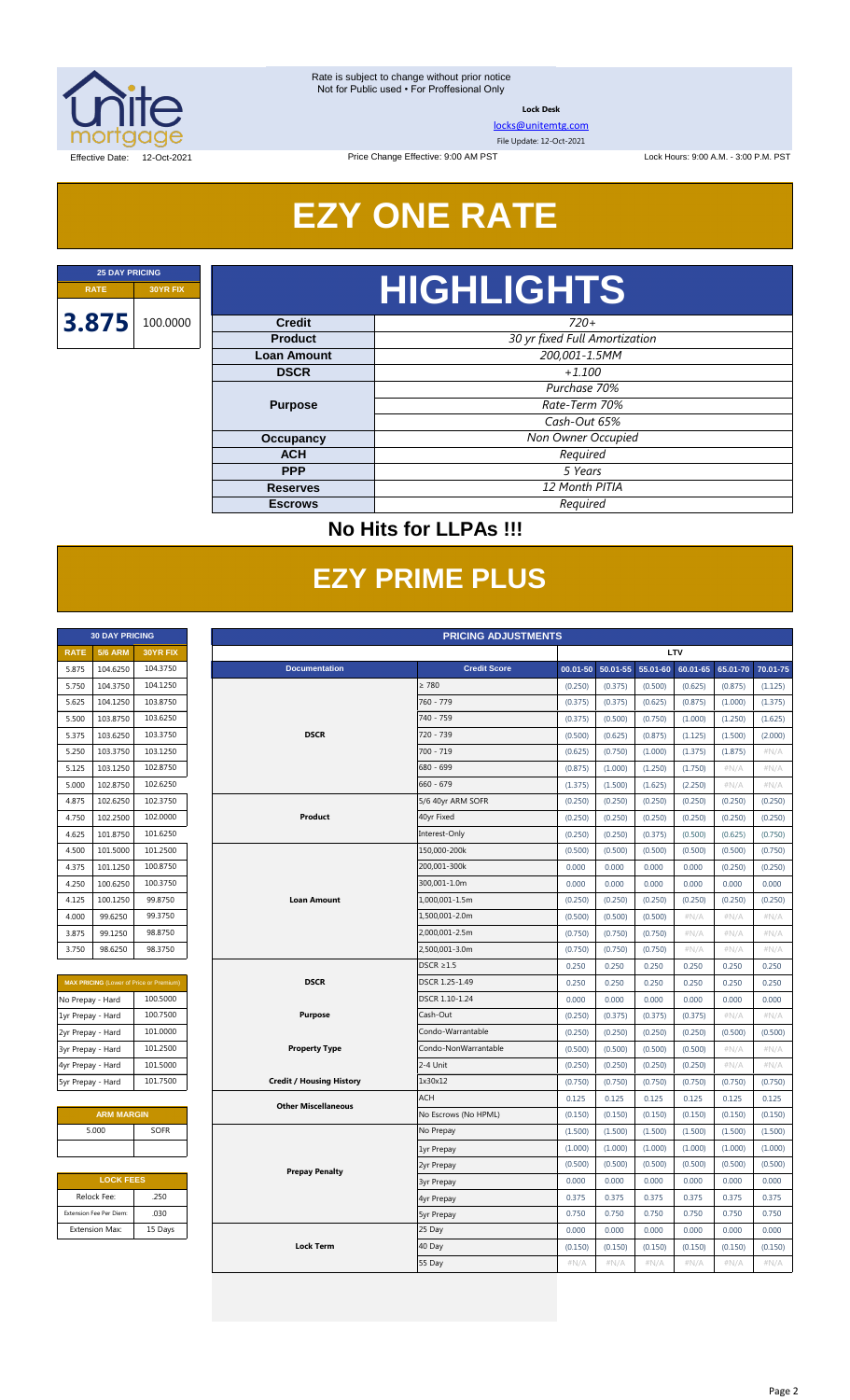

**Lock Desk**

[locks@unitemtg.com](mailto:locks@unitemtg.com) File Update: 12-Oct-2021

## **EZY PRIME & FOREIGN NATIONAL**

| <b>30 DAY PRICING</b> |                |                 |  |  |  |  |  |  |  |  |
|-----------------------|----------------|-----------------|--|--|--|--|--|--|--|--|
| <b>RATE</b>           | <b>5/6 ARM</b> | <b>30YR FIX</b> |  |  |  |  |  |  |  |  |
| 6.500                 | 105.1250       | 104.8750        |  |  |  |  |  |  |  |  |
| 6.375                 | 104.8750       | 104.6250        |  |  |  |  |  |  |  |  |
| 6.250                 | 104.6250       | 104.3750        |  |  |  |  |  |  |  |  |
| 6.125                 | 104.3750       | 104.1250        |  |  |  |  |  |  |  |  |
| 6.000                 | 104.1250       | 103.8750        |  |  |  |  |  |  |  |  |
| 5.875                 | 103.8750       | 103.6250        |  |  |  |  |  |  |  |  |
| 5.750                 | 103.6250       | 103.3750        |  |  |  |  |  |  |  |  |
| 5.625                 | 103.3750       | 103.1250        |  |  |  |  |  |  |  |  |
| 5.500                 | 103.1250       | 102.8750        |  |  |  |  |  |  |  |  |
| 5.375                 | 102.8750       | 102.6250        |  |  |  |  |  |  |  |  |
| 5.250                 | 102.6250       | 1023750         |  |  |  |  |  |  |  |  |
| 5.125                 | 102.3750       | 102.1250        |  |  |  |  |  |  |  |  |
| 5.000                 | 102.1250       | 101.8750        |  |  |  |  |  |  |  |  |
| 4.875                 | 101.8750       | 101.6250        |  |  |  |  |  |  |  |  |
| 4.750                 | 101.5000       | 101.2500        |  |  |  |  |  |  |  |  |
| 4.625                 | 101.1250       | 100.8750        |  |  |  |  |  |  |  |  |
| 4.500                 | 100.7500       | 100.5000        |  |  |  |  |  |  |  |  |
| 4.375                 | 100.3750       | 100.1250        |  |  |  |  |  |  |  |  |
| 4.250                 | 100.0000       | 99.7500         |  |  |  |  |  |  |  |  |

| <b>MAX PRICING</b> (Lower of Price or Premium) |  |  |  |  |  |  |  |  |
|------------------------------------------------|--|--|--|--|--|--|--|--|
| 100.7500                                       |  |  |  |  |  |  |  |  |
| 101.0000                                       |  |  |  |  |  |  |  |  |
| 101.2500                                       |  |  |  |  |  |  |  |  |
| 101.5000                                       |  |  |  |  |  |  |  |  |
| 101.7500                                       |  |  |  |  |  |  |  |  |
| 102,0000                                       |  |  |  |  |  |  |  |  |
|                                                |  |  |  |  |  |  |  |  |

#### **ARM MARGIN** 5.000 SOFR

| <b>LOCK FEES</b>        |         |  |  |  |  |  |  |  |
|-------------------------|---------|--|--|--|--|--|--|--|
| Relock Fee:             | .250    |  |  |  |  |  |  |  |
| Extension Fee Per Diem: | .030    |  |  |  |  |  |  |  |
| <b>Extension Max:</b>   | 15 Days |  |  |  |  |  |  |  |

|                   | <b>30 DAY PRICING</b>   |                                         |                    |                      |                                 |                   | <b>PRICING ADJUSTMENTS</b> |         |                            |         |          |          |         |                   |
|-------------------|-------------------------|-----------------------------------------|--------------------|----------------------|---------------------------------|-------------------|----------------------------|---------|----------------------------|---------|----------|----------|---------|-------------------|
| <b>RATE</b>       | <b>5/6 ARM</b>          | 30YR FIX                                |                    |                      |                                 |                   |                            |         |                            |         | LTV      |          |         |                   |
| 6.500             | 105.1250                | 104.8750                                |                    |                      | <b>Documentation</b>            |                   | <b>Credit Score</b>        |         | 00.01-50 50.01-55 55.01-60 |         | 60.01-65 | 65.01-70 |         | 70.01-75 75.01-80 |
| 6.375             | 104.8750                | 104.6250                                |                    |                      |                                 |                   | $\geq 780$                 | (0.250) | (0.375)                    | (0.500) | (0.625)  | (0.875)  | (1.125) | (1.750)           |
| 6.250             | 104.6250                | 104.3750                                |                    |                      |                                 |                   | 760 - 779                  | (0.375) | (0.375)                    | (0.625) | (0.875)  | (1.000)  | (1.375) | (2.000)           |
| 6.125             | 104.3750                | 104.1250                                |                    |                      |                                 |                   | 740 - 759                  | (0.375) | (0.500)                    | (0.750) | (1.000)  | (1.250)  | (1.625) | (2.250)           |
| 6.000             | 104.1250                | 103.8750                                |                    |                      |                                 |                   | 720 - 739                  | (0.500) | (0.625)                    | (0.875) | (1.125)  | (1.500)  | (2.000) | (2.750)           |
| 5.875             | 103.8750                | 103.6250                                |                    |                      | <b>DSCR</b>                     |                   | 700 - 719                  | (0.625) | (0.750)                    | (1.000) | (1.375)  | (1.875)  | (2.500) | (3.500)           |
| 5.750             | 103.6250                | 103.3750                                |                    |                      |                                 |                   | 680 - 699                  | (0.875) | (1.000)                    | (1.250) | (1.750)  | (2.250)  | (3.000) | (3.875)           |
| 5.625             | 103.3750                | 103.1250                                |                    |                      |                                 |                   | $660 - 679$                | (1.375) | (1.500)                    | (1.625) | (2.250)  | (3.125)  | (3.750) | (4.500)           |
| 5.500             | 103.1250                | 102.8750                                |                    |                      |                                 |                   | $640 - 659$                | (1.875) | (2.000)                    | (2.125) | (2.750)  | (3.625)  | (4.750) | $\#N/A$           |
| 5.375             | 102.8750                | 102.6250                                |                    |                      |                                 |                   | $620 - 639$                | (2.375) | (2.500)                    | (2.625) | (3.250)  | (4.125)  | #N/A    | $\#N/A$           |
| 5.250             | 102.6250                | 102.3750                                |                    |                      |                                 |                   | 5/6 30yr ARM SOFR          | 0.000   | 0.000                      | 0.000   | 0.000    | 0.000    | 0.000   | 0.000             |
| 5.125             | 102.3750                | 102.1250                                |                    |                      |                                 |                   | 7/6 30yr ARM SOFR          | (0.250) | (0.250)                    | (0.250) | (0.250)  | (0.250)  | (0.250) | (0.250)           |
| 5.000             | 102.1250                | 101.8750                                |                    |                      |                                 |                   | 5/6 40yr ARM SOFR          | (0.250) | (0.250)                    | (0.250) | (0.250)  | (0.250)  | (0.250) | (0.250)           |
| 4.875             | 101.8750                | 101.6250                                |                    |                      | Product                         |                   | 7/6 40yr ARM SOFR          | (0.500) | (0.500)                    | (0.500) | (0.500)  | (0.500)  | (0.500) | (0.500)           |
| 4.750             | 101.5000                | 101.2500                                |                    |                      |                                 |                   | 40yr Fixed                 | (0.250) | (0.250)                    | (0.250) | (0.250)  | (0.250)  | (0.250) | (0.250)           |
| 4.625             | 101.1250                | 100.8750                                |                    |                      |                                 |                   | Interest-Only              | (0.250) | (0.250)                    | (0.375) | (0.500)  | (0.625)  | (0.750) | (1.000)           |
| 4.500             | 100.7500                | 100.5000                                |                    |                      |                                 |                   | 150,000-200k               | (0.500) | (0.500)                    | (0.500) | (0.500)  | (0.500)  | (0.750) | (0.750)           |
| 4.375             | 100.3750                | 100.1250                                |                    |                      |                                 |                   | 200,001-300k               | 0.000   | 0.000                      | 0.000   | 0.000    | (0.250)  | (0.250) | (0.500)           |
| 4.250             | 100.0000                | 99.7500                                 |                    |                      |                                 |                   | 300,001-1.0m               | 0.000   | 0.000                      | 0.000   | 0.000    | 0.000    | 0.000   | 0.000             |
|                   |                         |                                         | <b>Loan Amount</b> |                      |                                 |                   | 1,000,001-1.5m             | (0.250) | (0.250)                    | (0.250) | (0.250)  | (0.250)  | (0.250) | (0.500)           |
|                   |                         | MAX PRICING (Lower of Price or Premium) |                    |                      |                                 |                   | 1,500,001-2.0m             | (0.500) | (0.500)                    | (0.500) | (0.500)  | $\#N/A$  | $\#N/A$ | $\#N/A$           |
| No Prepay - Hard  |                         | 100.7500                                |                    |                      |                                 |                   | 2,000,001-2.5m             | (0.750) | (0.750)                    | (0.750) | (0.750)  | $\#N/A$  | # $N/A$ | $\#N/A$           |
| 1yr Prepay - Hard |                         | 101.0000                                |                    |                      |                                 |                   | 2,500,001-3.0m             | (0.750) | (0.750)                    | (0.750) | (0.750)  | $\#N/A$  | $\#N/A$ | $\#N/A$           |
| 2yr Prepay - Hard |                         | 101.2500                                |                    |                      |                                 |                   | $DSCR \geq 1.5$            | 0.250   | 0.250                      | 0.250   | 0.250    | 0.250    | 0.250   | 0.250             |
| 3yr Prepay - Hard |                         | 101.5000                                |                    |                      |                                 |                   | DSCR 1.25-1.49             | 0.250   | 0.250                      | 0.250   | 0.250    | 0.250    | 0.250   | 0.250             |
| 4yr Prepay - Hard |                         | 101.7500                                |                    |                      | <b>DSCR</b>                     |                   | DSCR 1.10-1.24             | 0.000   | 0.000                      | 0.000   | 0.000    | 0.000    | 0.000   | 0.000             |
| 5yr Prepay - Hard |                         | 102.0000                                |                    |                      |                                 |                   | DSCR 1.00-1.09             | (0.250) | (0.250)                    | (0.375) | (0.375)  | (0.500)  | (0.500) | (0.750)           |
|                   |                         |                                         |                    |                      |                                 |                   | DSCR 0.75-0.99             | (1.500) | (1.500)                    | (1.625) | (1.625)  | (1.750)  | (1.750) | #N/A              |
|                   | <b>ARM MARGIN</b>       |                                         |                    |                      | <b>Purpose</b>                  |                   | Cash-Out                   | (0.250) | (0.375)                    | (0.375) | (0.375)  | (0.500)  | (0.625) | $\#N/A$           |
|                   | 5.000                   | SOFR                                    |                    |                      | Condo-Warrantable               | (0.250)           | (0.250)                    | (0.250) | (0.250)                    | (0.500) | (0.500)  | (0.500)  |         |                   |
|                   |                         |                                         |                    | <b>Property Type</b> |                                 |                   | Condo-NonWarrantable       | (0.500) | (0.500)                    | (0.500) | (0.500)  | (0.750)  | $\#N/A$ | $\#N/A$           |
|                   | <b>LOCK FEES</b>        |                                         |                    |                      |                                 |                   | 2-4Unit                    | (0.250) | (0.250)                    | (0.250) | (0.250)  | (0.500)  | (0.500) | (0.500)           |
|                   | Relock Fee:             | .250                                    |                    |                      |                                 |                   | Modular                    | (1.000) | (1.000)                    | (1.000) | (1.000)  | (1.000)  | (1.000) | (1.000)           |
|                   | Extension Fee Per Diem: | .030                                    |                    |                      | Citizenship                     |                   | Foreign Nat'l (DSCR Only)  | (0.750) | (0.750)                    | (0.750) | (0.750)  | $\#N/A$  | $\#N/A$ | $\#N/A$           |
|                   | Extension Max:          | 15 Days                                 |                    |                      |                                 |                   | 1x30x12                    | (0.750) | (0.750)                    | (0.750) | (0.750)  | (0.750)  | (0.750) | (0.750)           |
|                   |                         |                                         |                    |                      |                                 |                   | Multiple30x12              | (2.250) | (2.250)                    | (2.250) | (2.250)  | (2.250)  | (2.250) | # $N/A$           |
|                   |                         |                                         |                    |                      | <b>Credit / Housing History</b> |                   | FC/SS/DIL/BK7 36-47mo      | (1.000) | (1.000)                    | (1.000) | (1.000)  | (1.000)  | (1.000) | (1.000)           |
|                   |                         |                                         |                    |                      |                                 |                   | FC/SS/DIL/BK7 24-35mo      | (1.750) | (1.750)                    | (1.750) | (1.750)  | (1.750)  | (1.750) | #N/A              |
|                   |                         |                                         |                    |                      |                                 |                   | BK7 12-23mo                | (2.500) | (2.500)                    | (2.500) | (2.500)  | (2.500)  | (2.500) | $\#N/A$           |
|                   |                         |                                         |                    |                      |                                 |                   | BK13 DC                    | (1.000) | (1.000)                    | (1.000) | (1.000)  | (1.000)  | (1.000) | (1.000)           |
|                   |                         |                                         |                    |                      | <b>Other Miscellaneous</b>      |                   | ACH                        | 0.125   | 0.125                      | 0.125   | 0.125    | 0.125    | 0.125   | 0.125             |
|                   |                         |                                         |                    |                      |                                 |                   | Escrows                    | 0.000   | 0.000                      | 0.000   | 0.000    | 0.000    | 0.000   | 0.000             |
|                   |                         |                                         |                    |                      |                                 |                   | No Prepay                  | (1.500) | (1.500)                    | (1.500) | (1.500)  | (1.500)  | (1.500) | (1.500)           |
|                   |                         |                                         |                    |                      |                                 | 1yr Prepay        | (1.000)                    | (1.000) | (1.000)                    | (1.000) | (1.000)  | (1.000)  | (1.000) |                   |
|                   |                         |                                         |                    |                      |                                 | 2yr Prepay        | (0.500)                    | (0.500) | (0.500)                    | (0.500) | (0.500)  | (0.500)  | (0.500) |                   |
|                   |                         | <b>Prepay Penalty</b>                   |                    |                      |                                 | <b>3yr Prepay</b> | 0.000                      | 0.000   | 0.000                      | 0.000   | 0.000    | 0.000    | 0.000   |                   |
|                   |                         |                                         |                    |                      |                                 |                   | 4yr Prepay                 | 0.375   | 0.375                      | 0.375   | 0.375    | 0.375    | 0.375   | 0.375             |
|                   |                         |                                         |                    |                      |                                 |                   | <b>5yr Prepay</b>          | 0.750   | 0.750                      | 0.750   | 0.750    | 0.750    | 0.750   | 0.750             |
|                   |                         |                                         |                    |                      |                                 |                   | 25 Day                     | 0.000   | 0.000                      | 0.000   | 0.000    | 0.000    | 0.000   | 0.000             |
|                   |                         |                                         |                    |                      | <b>Lock Term</b>                |                   | 40 Day                     | (0.150) | (0.150)                    | (0.150) | (0.150)  | (0.150)  | (0.150) | (0.150)           |
|                   |                         |                                         |                    |                      |                                 | 55 Day            | (0.300)                    | (0.300) | (0.300)                    | (0.300) | (0.300)  | (0.300)  | (0.300) |                   |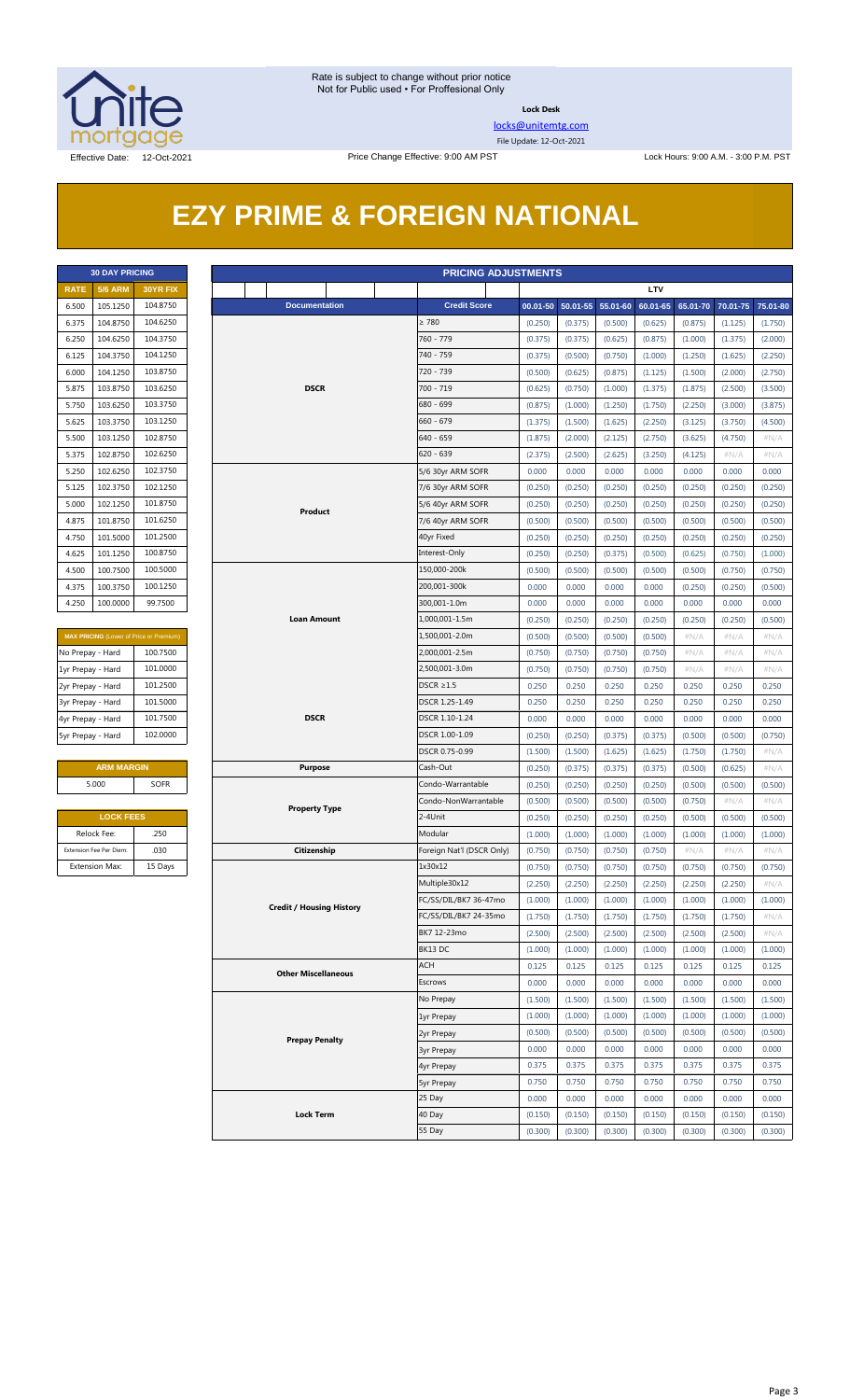

#### [V](https://unitemortgage.com/)isit: https://unitemortgage.com

The pricing engine is the Formal price given, please access it through:

**Quick Pricer:** [https://un](https://unitemortgage.com/broker-resources/price-my-loan/)itemortgage.com/broker-resources/price-my-loan/

## **CALL US TODAY: 800-777-1207**

#### **CONVENTIONAL PRODUCTS AND PRICING**

|       | <b>CONFORMING LOANS</b> |                             |         |                      |                             |         |               |                             |                             |               |         |                      |               |                             |               |
|-------|-------------------------|-----------------------------|---------|----------------------|-----------------------------|---------|---------------|-----------------------------|-----------------------------|---------------|---------|----------------------|---------------|-----------------------------|---------------|
|       |                         | <b>DU CONF CONV 30 YEAR</b> |         |                      | <b>DU CONF CONV 20 YEAR</b> |         |               |                             | <b>DU CONF CONV 15 YEAR</b> |               |         |                      |               | <b>DU CONF CONV 10 YEAR</b> |               |
| Rate  | 10 Day                  | 25 Day                      | 40 Day  | Rate                 | 10 Day                      | 25 Day  | 40 Day        | Rate                        | 10 Day                      | 25 Day        | 40 Day  | Rate                 | 10 Day        | 25 Day                      | 40 Day        |
| 3.750 | (5.000)                 | (4.875)                     | (4.750) | 3.375                | (4.125)                     | (4.000) | (3.875)       | 3.000                       | (4.000)                     | (3.875)       | (3.750) | 2.875                | (3.875)       | (3.750)                     | (3.625)       |
| 3.625 | (4.625)                 | (4.500)                     | (4.375) | 3.250                | (3.500)                     | (3.375) | (3.250)       | 2.875                       | (3.625)                     | (3.500)       | (3.375) | 2.750                | (3.500)       | (3.375)                     | (3.250)       |
| 3.500 | (4.000)                 | (3.875)                     | (3.750) | 3.125                | (3.250)                     | (3.125) | (3.000)       | 2.750                       | (3.250)                     | (3.125)       | (3.000) | 2.625                | (3.000)       | (2.875)                     | (2.750)       |
| 3.375 | (3.500)                 | (3.375)                     | (3.250) | 3.000                | (2.875)                     | (2.750) | (2.625)       | 2.625                       | (2.750)                     | (2.625)       | (2.500) | 2.500                | (2.625)       | (2.500)                     | (2.375)       |
| 3.250 | (3.000)                 | (2.875)                     | (2.750) | 2.875                | (2.500)                     | (2.375) | (2.250)       | 2.500                       | (2.375)                     | (2.250)       | (2.125) | 2.375                | (2.750)       | (2.625)                     | (2.500)       |
| 3.125 | (2.500)                 | (2.375)                     | (2.250) | 2.750                | (1.875)                     | (1.750) | (1.625)       | 2.375                       | (1.875)                     | (1.750)       | (1.625) | 2.250                | (2.250)       | (2.125)                     | (2.000)       |
| 3.000 | (1.750)                 | (1.625)                     | (1.500) | 2.625                | (1.250)                     | (1.125) | (1.000)       | 2.250                       | (1.375)                     | (1.250)       | (1.125) | 2.125                | (1.875)       | (1.750)                     | (1.625)       |
| 2.875 | (1.000)                 | (0.875)                     | (0.750) | 2.500                | (0.500)                     | (0.375) | (0.250)       | 2.125                       | (0.875)                     | (0.750)       | (0.625) | 2.000                | (1.250)       | (1.125)                     | (1.000)       |
| 2.750 | (0.375)                 | (0.250)                     | (0.125) | 2.375                | 0.000                       | 0.125   | 0.250         | 2.000                       | (0.250)                     | (0.125)       | 0.000   | 1.875                | (0.500)       | (0.375)                     | (0.250)       |
| 2.625 | 0.375                   | 0.500                       | 0.625   | 2.250                | 0.625                       | 0.750   | 0.875         | 1.875                       | 0.500                       | 0.625         | 0.750   | 1.750                | 0.125         | 0.250                       | 0.375         |
|       |                         |                             |         |                      |                             |         |               |                             |                             |               |         |                      |               |                             |               |
|       |                         | <b>LP CONF CONV 30 YEAR</b> |         | LP CONF CONV 20 YEAR |                             |         |               | <b>LP CONF CONV 15 YEAR</b> |                             |               |         | LP CONF CONV 10 YEAR |               |                             |               |
| Rate  | 10 Day                  | 25 Day                      | 40 Day  | Rate                 | 10 Day                      | 25 Day  | <b>40 Day</b> | Rate                        | 10 Day                      | <b>25 Day</b> | 40 Day  | Rate                 | <b>10 Day</b> | 25 Day                      | <b>40 Day</b> |
| 3.875 | (5.500)                 | (5.375)                     | (5.250) | 3.500                | (4.500)                     | (4.375) | (4.250)       | 3.125                       | (4.625)                     | (4.500)       | (4.375) | 3.000                | (3.625)       | (3.500)                     | (3.375)       |
| 3.750 | (5.125)                 | (5.000)                     | (4.875) | 3.375                | (4.125)                     | (4.000) | (3.875)       | 3.000                       | (4.125)                     | (4.000)       | (3.875) | 2.875                | (3.375)       | (3.250)                     | (3.125)       |
| 3.625 | (4.750)                 | (4.625)                     | (4.500) | 3.250                | (3.500)                     | (3.375) | (3.250)       | 2.875                       | (3.625)                     | (3.500)       | (3.375) | 2.750                | (3.000)       | (2.875)                     | (2.750)       |
| 3.500 | (4.125)                 | (4.000)                     | (3.875) | 3.125                | (3.250)                     | (3.125) | (3.000)       | 2.750                       | (3.250)                     | (3.125)       | (3.000) | 2.625                | (2.750)       | (2.625)                     | (2.500)       |
| 3.375 | (3.375)                 | (3.250)                     | (3.125) | 3.000                | (2.750)                     | (2.625) | (2.500)       | 2.625                       | (2.750)                     | (2.625)       | (2.500) | 2.500                | (2.500)       | (2.375)                     | (2.250)       |
| 3.250 | (3.000)                 | (2.875)                     | (2.750) | 2.875                | (2.375)                     | (2.250) | (2.125)       | 2.500                       | (2.250)                     | (2.125)       | (2.000) | 2.375                | (2.125)       | (2.000)                     | (1.875)       |
| 3.125 | (2.375)                 | (2.250)                     | (2.125) | 2.750                | (1.750)                     | (1.625) | (1.500)       | 2.375                       | (1.750)                     | (1.625)       | (1.500) | 2.250                | (1.750)       | (1.625)                     | (1.500)       |
| 3.000 | (1.625)                 | (1.500)                     | (1.375) | 2.625                | (1.125)                     | (1.000) | (0.875)       | 2.250                       | (1.250)                     | (1.125)       | (1.000) | 2.125                | (1.375)       | (1.250)                     | (1.125)       |
| 2.875 | (0.875)                 | (0.750)                     | (0.625) | 2.500                | (0.500)                     | (0.375) | (0.250)       | 2.125                       | (0.750)                     | (0.625)       | (0.500) | 2.000                | (0.875)       | (0.750)                     | (0.625)       |

#### **HIGH BALANCE CONFORMING**

2.750 (0.250) (0.125) 0.000 2.375 0.125 0.250 0.375 2.000 (0.125) 0.000 0.125 1.875 (0.375) (0.250) (0.125) 2.625 0.500 0.625 0.750 2.250 0.750 0.875 1.000 1.875 0.500 0.625 0.750 1.750 0.250 0.375 0.500

| <b>DU HIGH BALANCE 30 YEAR</b>                                      |                                                                                     |                                                                                     |                                                                                     | <b>DU HIGH BALANCE 15 YEAR</b>                                      |                                                                                            |                                                                                     |                                                                                     |      | <b>DU HIGH BALANCE 20 YEAR</b> |        |               |      | <b>DU HIGH BALANCE 10 YEAR</b> |          |               |  |  |
|---------------------------------------------------------------------|-------------------------------------------------------------------------------------|-------------------------------------------------------------------------------------|-------------------------------------------------------------------------------------|---------------------------------------------------------------------|--------------------------------------------------------------------------------------------|-------------------------------------------------------------------------------------|-------------------------------------------------------------------------------------|------|--------------------------------|--------|---------------|------|--------------------------------|----------|---------------|--|--|
| Rate<br>3.875<br>3.750<br>3.625<br>3.500<br>3.375<br>3.250<br>3.125 | 10 Day<br>(3.625)<br>(3.250)<br>(3.250)<br>(2.875)<br>(2.375)<br>(1.875)<br>(1.250) | 25 Day<br>(3.500)<br>(3.125)<br>(3.125)<br>(2.750)<br>(2.250)<br>(1.750)<br>(1.125) | 40 Day<br>(3.375)<br>(3.000)<br>(3.000)<br>(2.625)<br>(2.125)<br>(1.625)<br>(1.000) | Rate<br>3.125<br>3.000<br>2.875<br>2.750<br>2.625<br>2.500<br>2.375 | <b>10 Day</b><br>(2.500)<br>(2.375)<br>(2.375)<br>(2.125)<br>(1.750)<br>(1.250)<br>(1.000) | 25 Day<br>(2.375)<br>(2.250)<br>(2.250)<br>(2.000)<br>(1.625)<br>(1.125)<br>(0.875) | 40 Day<br>(2.250)<br>(2.125)<br>(2.125)<br>(1.875)<br>(1.500)<br>(1.000)<br>(0.750) | Rate | <b>10 Day</b>                  | 25 Day | <b>40 Day</b> | Rate | 10 Day                         | $25$ Day | <b>40 Day</b> |  |  |
| 3.000<br>2.875<br>2.750                                             | (0.625)<br>(0.125)<br>0.500                                                         | (0.500)<br>0.000<br>0.625                                                           | (0.375)<br>0.125<br>0.750                                                           | 2.250<br>2.125<br>2.000                                             | (0.500)<br>(0.125)<br>0.625                                                                | (0.375)<br>0.000<br>0.750                                                           | (0.250)<br>0.125<br>0.875                                                           |      |                                |        |               |      |                                |          |               |  |  |

**MAX NET PRICING IS 104.000 HIGH BALANCE MAX NET PRICING IS 103.000 Rates and pricing are subject to change without notice.** This document is limited to current Unite Mortgage Wholesale Lending Solutions, and should not be intended as legal advice, legal opinion, or any other advice on specific facts or circumstances. Such policy and practice ar 自 All Rights Reserved. 10.2021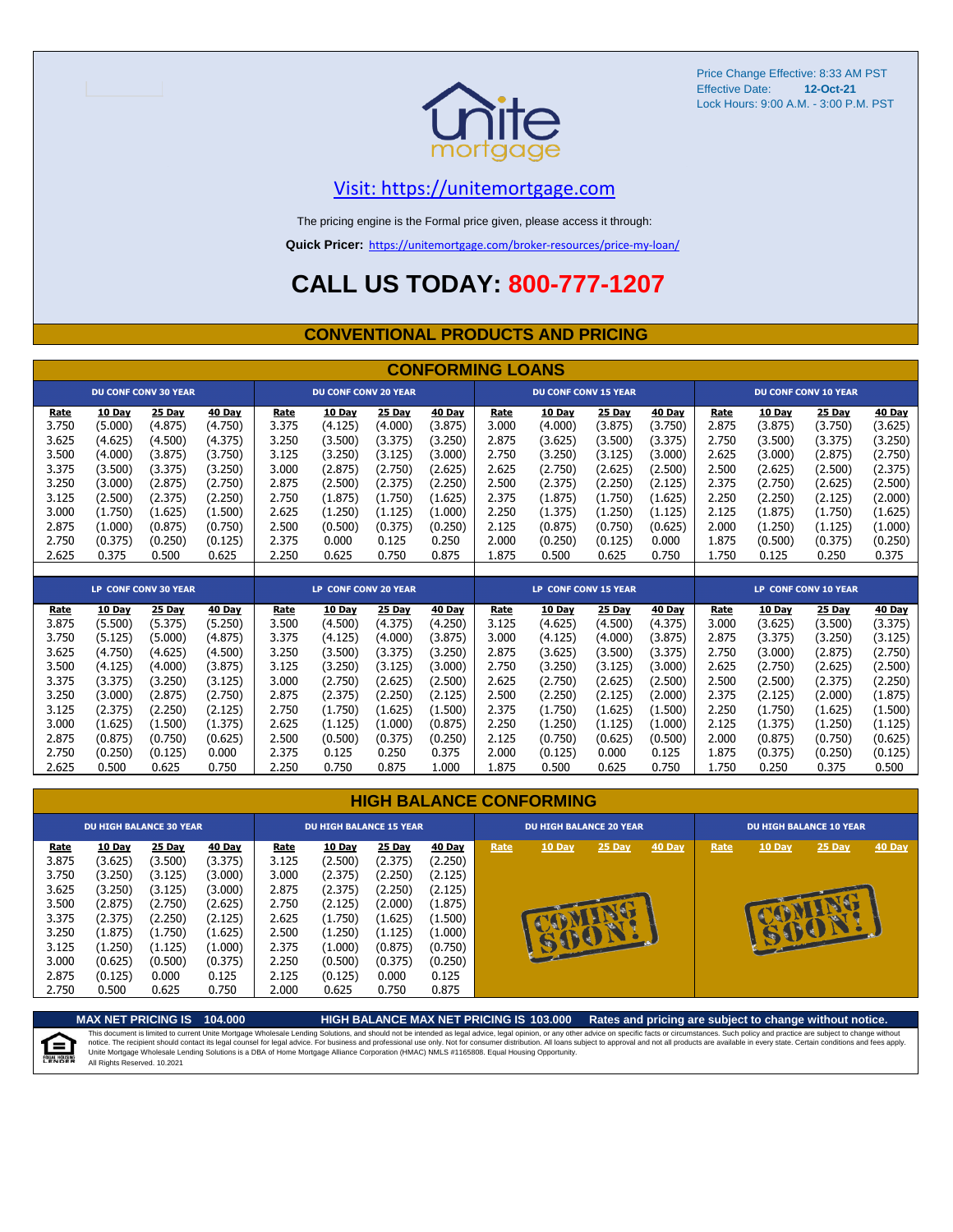

#### [V](https://unitemortgage.com/)isit: https://unitemortgage.com

The pricing engine is the Formal price given, please access it through:

**Quick Pricer:** [https://un](https://unitemortgage.com/broker-resources/price-my-loan/)itemortgage.com/broker-resources/price-my-loan/

## **CALL US TODAY: 800-777-1207**

|                             | <b>HOME AFFORDABLE PRODUCTS</b> |         |         |             |                                          |         |         |                                 |         |         |         |                                       |              |          |        |
|-----------------------------|---------------------------------|---------|---------|-------------|------------------------------------------|---------|---------|---------------------------------|---------|---------|---------|---------------------------------------|--------------|----------|--------|
| <b>DU HOMEREADY 30 YEAR</b> |                                 |         |         |             | <b>DU HOMEREADY HIGH BALANCE 30 YEAR</b> |         |         | <b>LP HOME POSSIBLE 30 YEAR</b> |         |         |         | LP HOME POSSIBLE HIGH BALANCE 30 YEAR |              |          |        |
| <u>Rate</u>                 | 10 Day                          | 25 Day  | 40 Day  | <b>Rate</b> | 10 Day                                   | 25 Day  | 40 Day  | <u>Rate</u>                     | 10 Day  | 25 Day  | 40 Day  | Rate                                  | 10 Day       | 25 Day   | 40 Day |
| 3.750                       | (4.750)                         | (4.625) | (4.500) | 3.875       | (3.875)                                  | (3.750) | (3.625) | 3.750                           | (4.875) | (4.750) | (4.625) |                                       |              |          |        |
| 3.625                       | (4.125)                         | (4.000) | (3.875) | 3.750       | (3.375)                                  | (3.250) | (3.125) | 3.625                           | (4.250) | (4.125) | (4.000) |                                       |              |          |        |
| 3.500                       | (3.750)                         | (3.625) | (3.500) | 3.625       | (3.500)                                  | (3.375) | (3.250) | 3.500                           | (3.875) | (3.750) | (3.625) |                                       |              |          |        |
| 3.375                       | (3.250)                         | (3.125) | (3.000) | 3.500       | (3.125)                                  | (3.000) | (2.875) | 3.375                           | (3.375) | (3.250) | (3.125) |                                       |              | <b>D</b> |        |
| 3.250                       | (2.750)                         | (2.625) | (2.500) | 3.375       | (2.625)                                  | (2.500) | (2.375) | 3.250                           | (2.875) | (2.750) | (2.625) |                                       |              |          |        |
| 3.125                       | (2.000)                         | (1.875) | (1.750) | 3.250       | (2.125)                                  | (2.000) | (1.875) | 3.125                           | (2.250) | (2.125) | (2.000) |                                       | $\mathbf{u}$ | SSSSIL   |        |
| 3.000                       | (1.375)                         | (1.250) | (1.125) | 3.125       | (1.375)                                  | (1.250) | (1.125) | 3.000                           | (1.500) | (1.375) | (1.250) |                                       |              |          |        |
| 2.875                       | (0.750)                         | (0.625) | (0.500) | 3.000       | (0.875)                                  | (0.750) | (0.625) | 2.875                           | (0.875) | (0.750) | (0.625) |                                       |              |          |        |
| 2.750                       | (0.125)                         | 0.000   | 0.125   | 2.875       | (0.250)                                  | (0.125) | 0.000   | 2.750                           | (0.250) | (0.125) | 0.000   |                                       |              |          |        |
| 2.625                       | 0.625                           | 0.750   | 0.875   | 2.750       | 0.500                                    | 0.625   | 0.750   | 2.625                           | 0.625   | 0.750   | 0.875   |                                       |              |          |        |

| <b>HOME READY AND HOMEPOSSIBLE CAP LIMITS</b>      |      |       |      |      |      |       |       |                                                                                                                                                                 |       |  |  |
|----------------------------------------------------|------|-------|------|------|------|-------|-------|-----------------------------------------------------------------------------------------------------------------------------------------------------------------|-------|--|--|
|                                                    |      |       |      |      |      |       |       | $\mid$ LTV <=60 $\mid$ 60.01 - 65 $\mid$ 65.01 - 70 $\mid$ 70.01 - 75 $\mid$ 75.01 - 80 $\mid$ 80.01 - 85 $\mid$ 85.01 - 90 $\mid$ 90.01 - 95 $\mid$ 95.01 - 97 |       |  |  |
| HomeReady/Home Possible FICO >=680 Adjustment Caps | .500 | 1.500 | .500 | .500 | .500 | 0.000 | 0.000 | 0.000                                                                                                                                                           | 0.000 |  |  |
| HomeReady/Home Possible FICO <680 Adiustment Caps  | .500 | .500  | .500 | .500 | .500 | .500  | .500  | .500                                                                                                                                                            | 1.500 |  |  |

MAX NET PRICING IS 103.000 Rates and pricing are subject to change without notice.<br>This document is limited to current Unite Mortgage Wholesale Lending Solutions, and should not be intended as legal advice, legal opinion,



All Rights Reserved. 10.2021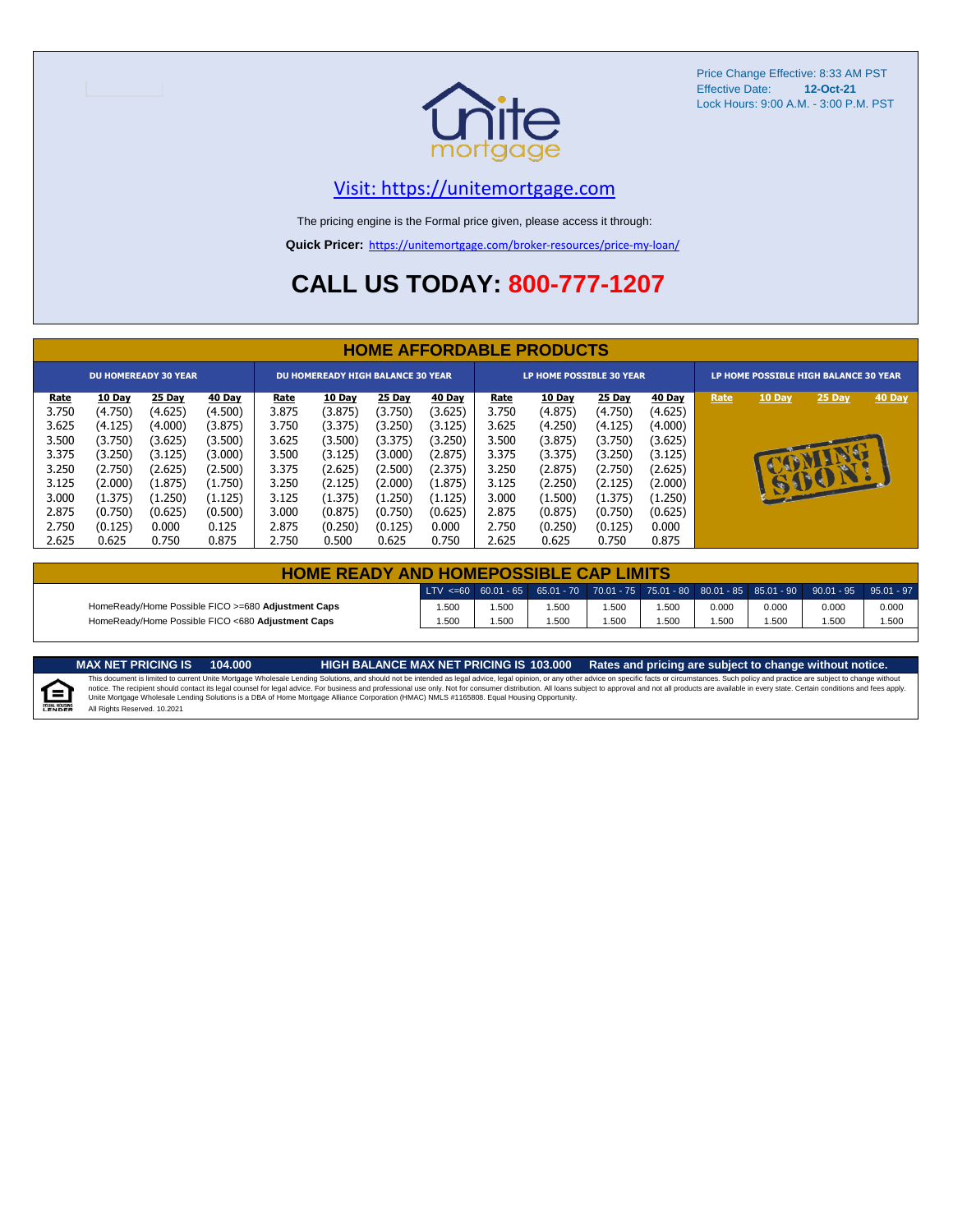

#### [V](https://unitemortgage.com/)isit: https://unitemortgage.com

The pricing engine is the Formal price given, please access it through:

**Quick Pricer:** [https://un](https://unitemortgage.com/broker-resources/price-my-loan/)itemortgage.com/broker-resources/price-my-loan/

## **CALL US TODAY: 800-777-1207**

|                                                                                | <b>CONVENTIONAL PRICING ADJUSTMENTS</b>                                                |              |                                                   |              |              |              |                    |              |                                                                                      |              |
|--------------------------------------------------------------------------------|----------------------------------------------------------------------------------------|--------------|---------------------------------------------------|--------------|--------------|--------------|--------------------|--------------|--------------------------------------------------------------------------------------|--------------|
| Credit Score / LTV                                                             | Loan Terms > 15 years                                                                  | $LTV \le 60$ | $60.01 - 70$                                      | $70.01 - 75$ | $75.01 - 80$ | $80.01 - 85$ | $85.01 - 90$       | $90.01 - 95$ | $95.01 - 97$                                                                         | >97.00%      |
| $740+$                                                                         |                                                                                        | 0.000        | 0.250                                             | 0.250        | 0.500        | 0.250        | 0.250              | 0.250        | 0.750                                                                                | 0.750        |
| 720 - 739                                                                      |                                                                                        | 0.000        | 0.250                                             | 0.500        | 0.750        | 0.500        | 0.500              | 0.500        | 1.000                                                                                | 1.000        |
| 700 - 719                                                                      |                                                                                        | 0.000        | 0.500                                             | 1.000        | 1.250        | 1.000        | 1.000              | 1.000        | 1.500                                                                                | 1.500        |
| 680 - 699                                                                      |                                                                                        | 0.000        | 0.500                                             | 1.250        | 1.750        | 1.500        | 1.250              | 1.250        | 1.500                                                                                | 1.500        |
| 660 - 679                                                                      |                                                                                        | 0.000        | 1.000                                             | 2.250        | 2.750        | 2.750        | 2.250              | 2.250        | 2.250                                                                                | 2.250        |
| 640 - 659                                                                      |                                                                                        | 0.500        | 1.250                                             | 2.750        | 3.000        | 3.250        | 2.750              | 2.750        | 2.750                                                                                | 2.750        |
| 620-639                                                                        |                                                                                        | 0.500        | 1.500                                             | 3.000        | 3.000        | 3.250        | 3.250              | 3.250        | 3.500                                                                                | 3.500        |
| Cash Out (Ex. Student Loan Only) All Loan Terms. Cumulative with above adjust. |                                                                                        | $LTV < =60$  | $60.01 - 70$                                      | $70.01 - 75$ | $75.01 - 80$ |              |                    |              |                                                                                      |              |
| $740+$                                                                         |                                                                                        | 0.375        | 0.625                                             | 0.625        | 0.875        |              |                    |              |                                                                                      |              |
| 720 - 739                                                                      |                                                                                        | 0.375        | 1.000                                             | 1.000        | 1.125        |              |                    |              |                                                                                      |              |
| 700 - 719                                                                      |                                                                                        | 0.375        | 1.000                                             | 1.000        | 1.125        |              |                    |              |                                                                                      |              |
| 680 - 699                                                                      |                                                                                        | 0.375        | 1.125                                             | 1.125        | 1.750        |              |                    |              |                                                                                      |              |
| 660 - 679                                                                      |                                                                                        | 0.625        | 1.125                                             | 1.125        | 1.875        |              |                    |              |                                                                                      |              |
| 640 - 659                                                                      |                                                                                        | 0.625        | 1.625                                             | 1.625        | 2.625        |              |                    |              |                                                                                      |              |
| 620 - 639                                                                      |                                                                                        | 0.625        | 1.625                                             | 1.625        | 3.125        |              |                    |              |                                                                                      |              |
| <b>Other Price Adjustments</b><br>All Loan Terms                               | Cumulative with above adjustments                                                      | $LTV < =60$  | $60.01 - 65$                                      | $65.01 - 70$ | $70.01 - 75$ | $75.01 - 80$ | $80.01 - 85$       | $85.01 - 90$ | $90.01 - 95$                                                                         | $95.01 - 97$ |
| High Balance Purchase and R/T Refinance                                        |                                                                                        | 0.250        | 0.250                                             | 0.250        | 0.250        | 0.250        | 0.250              | 0.250        | 0.250                                                                                | <b>NA</b>    |
| High Balance Cash-Out Refinance                                                |                                                                                        | 1.000        | 1.000                                             | 1.000        | 1.000        | 1.000        | <b>NA</b>          | <b>NA</b>    | <b>NA</b>                                                                            | <b>NA</b>    |
| High Balance ARMs (Adjustment Based on CLTV)                                   |                                                                                        | 0.750        | 0.750                                             | 0.750        | 0.750        | 1.500        | 1.500              | 1.500        | 1.500                                                                                | <b>NA</b>    |
| <b>ARMs</b>                                                                    |                                                                                        | 0.000        | 0.000                                             | 0.000        | 0.000        | 0.000        | 0.000              | 0.000        | 0.250                                                                                | <b>NA</b>    |
| HomeReady/Home Possible FICO >=680 Adjustment Caps                             |                                                                                        | 1.500        | 1.500                                             | 1.500        | 1.500        | 1.500        | 0.000              | 0.000        | 0.000                                                                                | 0.000        |
| HomeReady/Home Possible FICO <680 Adjustment Caps                              |                                                                                        | 1.500        | 1.500                                             | 1.500        | 1.500        | 1.500        | 1.500              | 1.500        | 1.500                                                                                | 1.500        |
| <b>Investment Properties</b>                                                   |                                                                                        | 4.125        | 4.125                                             | 4.125        | 4.125        | 5.375        | 6.125              | 6.125        | 6.125                                                                                | 6.125        |
| Second Home                                                                    |                                                                                        | 5.000        | 5.000                                             | 5.000        | 5.000        | 5.000        | 5.000              | 5.000        | 5.000                                                                                | 5.000        |
| Manufactured home                                                              |                                                                                        | 0.500        | 0.500                                             | 0.500        | 0.500        | 0.500        | 0.500              | 0.500        | 0.500                                                                                | 0.500        |
| 2-4 Unit Properties (3-4 unit max LTV is 75% (DU) and 80% (LP))                |                                                                                        | 1.000        | 1.000                                             | 1.000        | 1.000        | 1.000        | 1.000              | <b>NA</b>    | <b>NA</b>                                                                            | NA.          |
| Condos - Loan Terms > 15Y (does not apply to Detached building types)          |                                                                                        | 0.000        | 0.000                                             | 0.000        | 0.000        | 0.750        | 0.750              | 0.750        | 0.750                                                                                | 0.750        |
|                                                                                | Escrow Waiver (LTV >80% not available in NM, LTV >90% does not apply to HB Nationwide) | 0.000        | 0.000                                             | 0.000        | 0.000        | 0.000        | 0.000              | 0.000        | 0.000                                                                                | <b>NA</b>    |
| UW Waiver Fee (ALL LTV) - based on loan size                                   |                                                                                        |              |                                                   |              |              |              |                    |              |                                                                                      |              |
|                                                                                |                                                                                        |              |                                                   |              |              |              |                    |              |                                                                                      |              |
|                                                                                | <b>ALL SUBORDINATE FINANCING</b>                                                       |              |                                                   |              | .375%        |              |                    |              |                                                                                      |              |
| <b>LTV Range</b>                                                               | <b>CLTV Range</b>                                                                      |              | Credit Score < 720                                |              |              |              | Credit Score > 720 |              |                                                                                      |              |
| $\leq 65.00\%$                                                                 | $80.01\% - 95.00\%$                                                                    |              | 0.500                                             |              |              |              | 0.250              |              |                                                                                      |              |
| 65.01% - 75.00%                                                                | 80.01% - 95.00%                                                                        |              | 0.750                                             |              |              |              | 0.500              |              |                                                                                      |              |
| 75.01% - 95.00%                                                                | $90.01\% - 95.00\%$                                                                    |              | 1.000                                             |              |              |              | 0.750              |              |                                                                                      |              |
| 75.01% - 90.00%                                                                | 76.01% - 90.00%                                                                        |              | 1.000                                             |              |              |              | 0.750              |              |                                                                                      |              |
| $≤ 95.00\%$                                                                    | 95.01% - 97.00%                                                                        |              | 1.500                                             |              |              |              | 1.500              |              |                                                                                      |              |
|                                                                                |                                                                                        |              |                                                   |              |              |              |                    |              |                                                                                      |              |
|                                                                                | <b>LOCK EXTENSIONS - RELOCKS - OTHER CHANGES</b>                                       |              |                                                   |              |              |              |                    |              |                                                                                      |              |
|                                                                                |                                                                                        |              | <b>Lock Extensions:</b>                           |              |              |              |                    |              |                                                                                      |              |
| 1-4 days                                                                       | .03 / day                                                                              |              |                                                   |              |              |              |                    |              |                                                                                      |              |
| 5 days                                                                         | 0.125                                                                                  |              |                                                   |              |              |              |                    |              | 10 Day Lock Expires:                                                                 | 10/22/21     |
| 7 days                                                                         | 0.187                                                                                  |              |                                                   |              |              |              |                    |              | 25 Day Lock Expires:                                                                 | 11/06/21     |
| 10 days                                                                        | 0.250                                                                                  |              |                                                   |              |              |              |                    |              | 40 Day Lock Expires: 11/21/21                                                        |              |
| 15 days                                                                        | 0.375                                                                                  |              |                                                   |              |              |              |                    |              |                                                                                      |              |
| <b>Relocks:</b>                                                                | <b>Other Changes:</b>                                                                  |              |                                                   |              |              |              |                    |              |                                                                                      |              |
| Worse Case pricing plus additional .250 hit                                    | Loan Program                                                                           |              | Worse Case if moving into different delivery type |              |              |              |                    |              |                                                                                      |              |
|                                                                                | Rate Change<br>Not subject to worse case pricing                                       |              |                                                   |              |              |              |                    |              | Locks expiring on a non business day are<br>good through the following business day. |              |